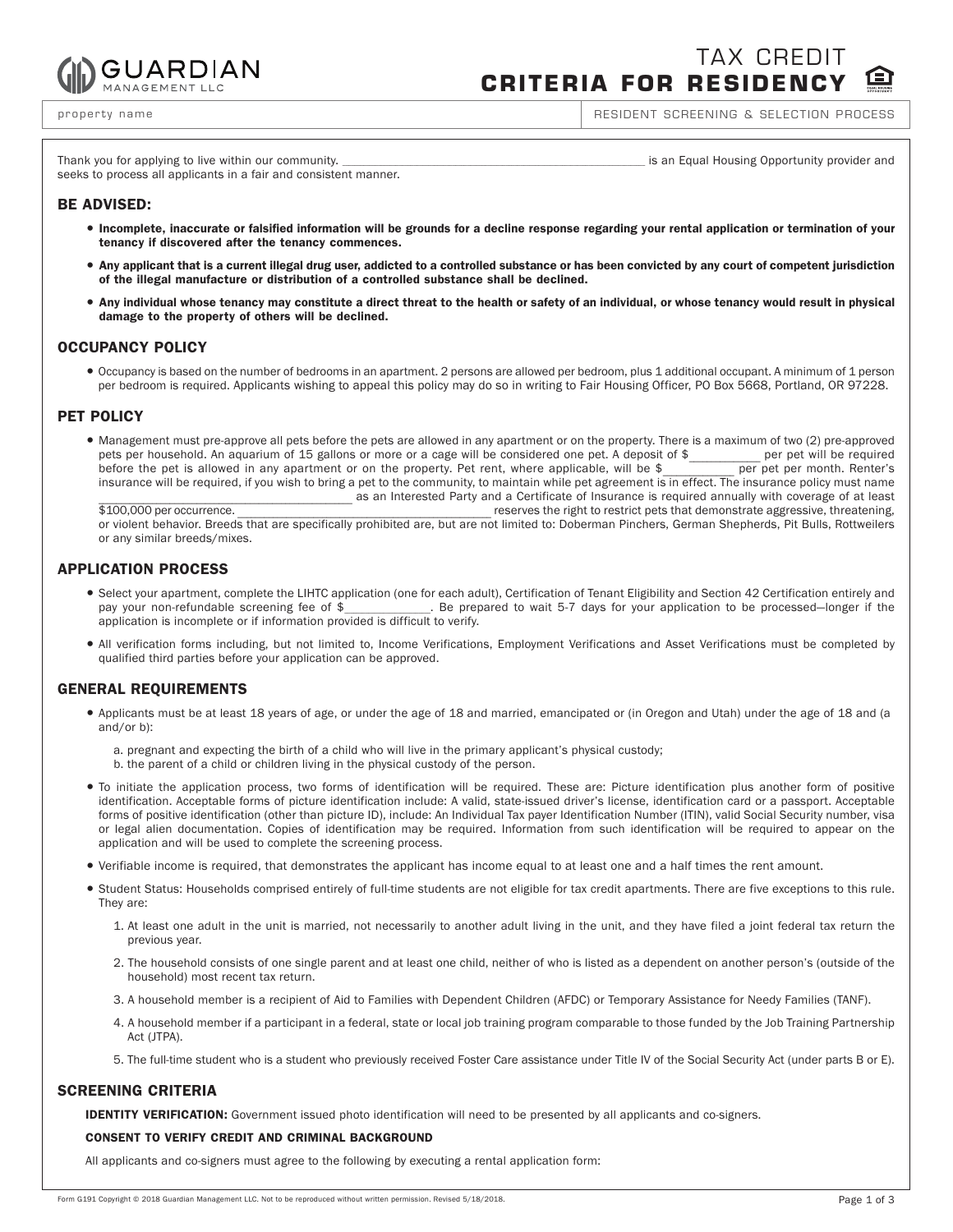| i hereby consent to allow | through its designated agent and its employees, to obtain and verify                                                                                          |
|---------------------------|---------------------------------------------------------------------------------------------------------------------------------------------------------------|
|                           | my credit information <i>(including a criminal background search)</i> for the purpose of determining whether or not to lease an apartment to me. I understand |

that should I lease an apartment, the state of the state of the state of the state of the state of the state of the state of the state of the state of the state of the state of the state of the state of the state of the st information, rental application, and criminal background, payment history and occupancy history for account review purposes and for improving application methods.

### **SCORING OF YOUR CONSUMER CREDIT REPORT**

uses an empirically derived, statistically sound, credit scoring system to evaluate your consumer credit report. Credit scoring is based on real data and statistics, so it treats all applicants objectively. Your consumer credit report contains information about you and your credit experiences, such as your bill-payment history, the number and type of accounts that you have, late payments, collection actions, outstanding debt, and the age of your accounts. Using a statistical program, we compare this information to the credit performance of other applicants with similar profiles which allows us to predict how likely it is that you will pay your rent in a timely manner and fulfill your other lease obligations. If you would like information regarding how to improve your credit score, please let us know, and we will provide you with more detailed information regarding this process. Based upon your credit score, your application will either be accepted, rejected or accepted with conditions—possibly resulting in an elevated security deposit. If your application is rejected or is accepted with conditions, you will be given the name, address and telephone number of the consumer reporting agencies which provided your consumer information to us. An applicant rejected for unsatisfactory credit is encouraged to obtain a copy of the credit report, correct any erroneous information that may be on the report and submit a new application to this community for further consideration.

#### **CRIMINAL CONVICTION CRITERIA**

 Upon receipt of the Rental Application and screening fee, Owner/Agent will conduct a search of public records to determine whether applicant or any proposed resident or occupant has a "Conviction" (which means: charges pending as of the date of the application; a conviction; a guilty plea; or no contest plea), for any of the following crimes as provided in ORS 90.303(3): drug-related crime; person crime; sex offense; crime involving financial fraud, including identity theft and forgery; or any other crime if the conduct for which applicant was convicted or is charged is of a nature that would adversely affect property of the landlord or a tenant or the health, safety or right of peaceful enjoyment of the premises of residents, the landlord or the landlord's agent. Owner/Agent will not consider a previous arrest that did not result in a Conviction or expunged records.

 If applicant, or any proposed occupant, has a Conviction in their past which would disqualify them under these criteria, and desires to submit additional information to Owner/Agent along with the application so Owner/Agent can engage in an individualized assessment (described below) upon receipt of the results of the public records search and prior to a denial, applicant should do so. Otherwise, applicant may request the review process after denial as set forth below, however, see item (c) under "Criminal Conviction Review Process" below regarding holding the unit.

A single Conviction for any of the following, subject to the results of any review process, shall be grounds for denial of the Rental Application.

- a) Felonies involving: murder, manslaughter, arson, rape, kidnapping, child sex crimes, or manufacturing or distribution of a controlled substance.
- b) Felonies not listed above involving: drug-related crime; person crime; sex offense; crime involving financial fraud, including identity theft and forgery; or any other crime if the conduct for which applicant was convicted or is charged is of a nature that would adversely affect property of the landlord or a tenant or the health, safety or right of peaceful enjoyment of the premises of the residents, the landlord or the landlord's agent, where the date of disposition has occurred in the last 7 years.
- c) Misdemeanors involving: drug related crimes, person crimes, sex offenses, domestic violence, violation of a restraining order, stalking, weapons, criminal impersonation, possession of burglary tools, financial fraud crimes, where the date of disposition has occurred in the last 5 years.
- d) Misdemeanors not listed above involving: theft, criminal trespass, criminal mischief, property crimes or any other crime if the conduct for which applicant was convicted or is charged is of a nature that would adversely affect property of the landlord or a tenant or the health, safety or right of peaceful enjoyment of the premises of the residents, the landlord or the landlord's agent, where the date of disposition has occurred in the last 3 years.
- e) Conviction of any crime that requires lifetime registration as a sex offender will result in denial.

#### Criminal Conviction Review Process.

Owner/Agent will engage in an individualized assessment of the applicant's, or other proposed occupant's, Convictions if: (1) Applicant has submitted supporting documentation prior to the public records search; or (2) applicant is denied based on failure to satisfy these criminal criteria and has submitted a written request along with supporting documentation.

#### Supporting documentation MUST include:

- Proof of employment or other income; and
- $\bullet$  a statement from the applicant; as well as one of the following:
	- i) Letter from parole or probation officer; or
	- ii) Letter from caseworker, therapist, counselor; or
	- iii) Certifications of various treatments/rehab programs;

#### Owner/Agent will:

- (a) Consider relevant individualized evidence of mitigating factors, which may include: the facts or circumstances surrounding the criminal conduct; the age of the convicted person at the time of the conduct; time since the criminal conduct; time since release from incarceration or completion of parole; evidence that the individual has maintained a good tenant history before and/or after the conviction or conduct; and evidence of rehabilitation efforts. Owner/Agent may request additional information and may consider whether there have been multiple Convictions as part of this process.
- (b) Notify applicant of the results of Owner/Agent's review within a reasonable time after receipt of all required information.
- (c) Hold the unit for which the application was received for a reasonable time under all the circumstances to complete the review unless prior to receipt of applicant's written request (if made after denial) the unit was committed to another applicant.

#### **RENTAL SCORE**

 All applications are submitted to **Screeners**, a third-party rental applicant screening company. **All Applications are evaluated based on a rental scoring system.** Rental scoring is based on real data and statistical data such as payment history, quantity and type of accounts, outstanding debt, and age of accounts. Every applicant is treated objectively because each application is score statistically in exactly the same manner.

 The rental scoring system will compare you application to **Screeners** database, and by evaluating those statistics and real data in accordance with preestablished criteria set by Management, **Screeners** will recommend one of the following: